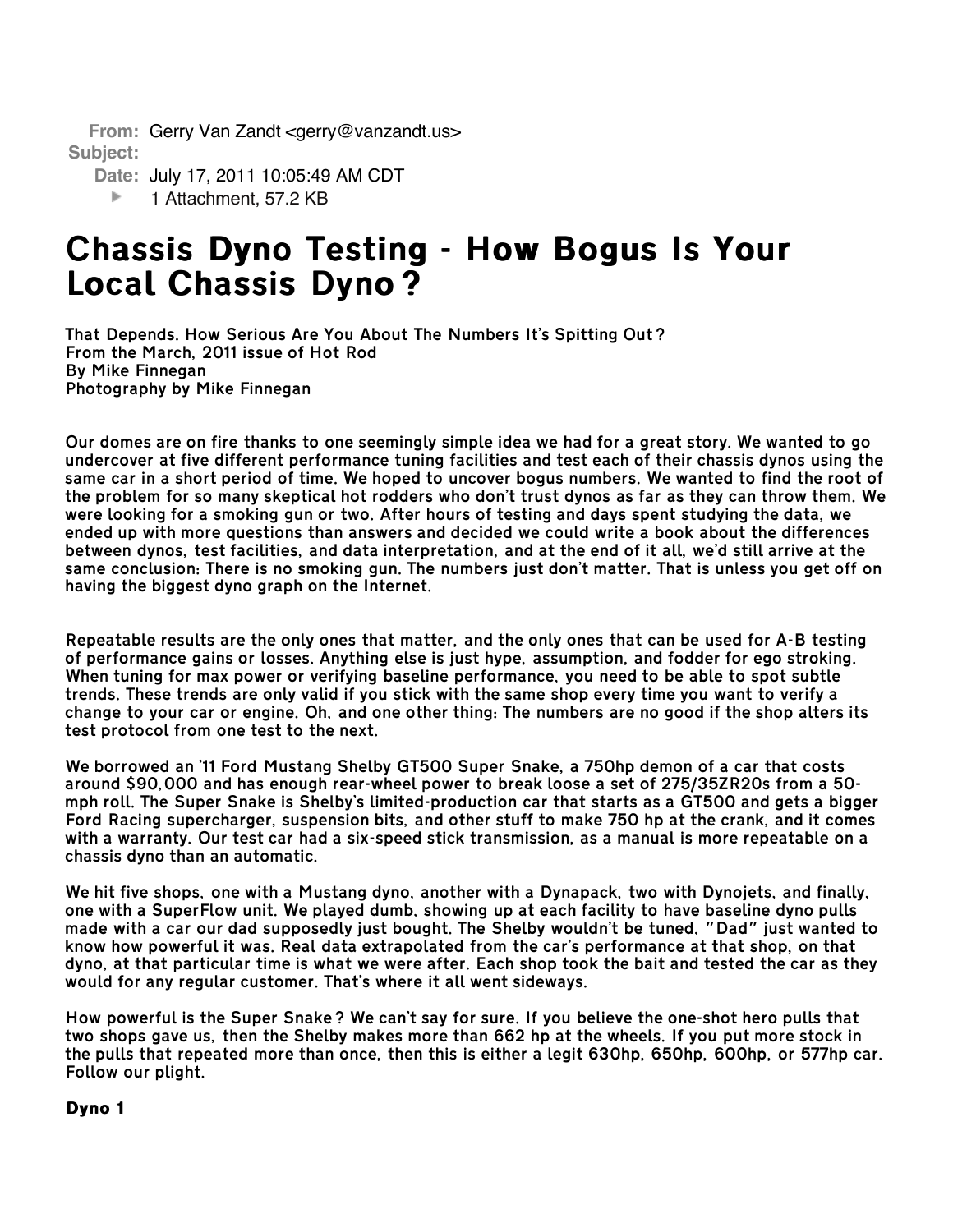Our first stop was Muscle Motors in Canoga Park, California, which works exclusively on Fords and had already tested several Super Snakes. We dropped \$200 for four pulls on its Dynojet 224XLC. The Dynojet is an inertia-style dynamometer that measures the horsepower at the rear wheels and then uses a math formula to derive the torque. The horsepower is determined by the number of revolutions the tires spin the 3,000-pound dyno rollers during the time it takes to accelerate from 2,000 to 6,000 rpm.

Muscle Motor's dyno area is located in the back of the shop, positioned to the rear of a drive-on hydraulic lift. Like most facilities, this one leaves the hood up and places a fan in front of the radiator and supercharger heat exchanger to keep the water and air inlet temps in check. The Dayton 2MV56 48-inch fan will move 21,200 cfm of air on its highest setting.

Since the Super Snake was backed against a wall, an overhead fan built into the ceiling worked to flush out the exhaust fumes from inside the shop. After allowing the car to cool off for 20 minutes with the fan running, the tech made a full pull in Fourth gear. The peaks were 651.3 hp at 6,075 rpm and 611.1 lb-ft of torque at 4,914 rpm using the SAE STD correction factor. We snuck our Altronics PerformAIRE weather station into the shop to verify the weather information the dyno was using to make its computations and found the info to be solid. The dyno was applying a 1.02 percent correction factor to the raw figures to arrive at its final numbers.

After a 10-minute cooling session, the second pull at Muscle Motors shed light on a common problem with chassis dynos everywhere. The computer said the Super Snake put down 662.61 hp at 6,059 rpm, a gain of more than 10 peak horsepower with no changes to the car from the previous test. But, looking closely at the dyno graph, the peak horsepower figure came from a spike at the very end of the run right as the dyno operator ended the pull and pushed in the clutch. The spike was likely the result of tire slippage. With the exception of the spike, this pull mimicked the first one. The final pull backed up the first one with 611.59 lb-ft and 656.32 hp. Shop owner Jack Abraham offered a tuning session that would reportedly boost the car's output by 50 hp while improving driveability and throttle response. The cost-\$1,000 plus the price of a handheld programmer. The Super Snake needs no help in any of those departments and we politely declined and headed to the next shop.

## Dyno 2

Hours later, on Granatelli Motorsports' Mustang all-wheel-drive dyno in Oxnard, California, a location just a few hundred feet above sea level, the Super Snake put down 568 hp and 617 lb-ft of torque using the SAE J11349 correction factor. The first shop was located 790 feet above sea level, and this one was near the ocean. The dyno was using a 0.98 percent correction factor that actually reduced the raw numbers from 577.5 hp at 5,451 rpm and 626.9 lb-ft at 3,633 rpm. We were stumped as to why the Super Snake seemingly was down 87 hp (the equivalent of two air-cooled VW Beetle engines) and up 15 lb-ft of torque after travelling just 41.7 trouble-free miles from one shop to the next. More curious was that the Mustang dyno showed peak torque and horsepower occurring much earlier in the power curve than it had that same day at Muscle Motors.

We are fairly certain the tach signal was accurate, so that means the numbers were being skewed by another factor. After the test, we contacted the shop and the dyno manufacturer, eventually determining that a programming filter was inadvertently left on after the last calibration session and that was affecting the rpm readings. The Super Snake ran fine and we still have no idea why the horsepower numbers were down. The good news is that the Mustang dyno repeatedly said the car made 599 lb-ft of torque and 577 to 579 hp, so it was consistent, although different from every other dyno we tested.

Granatelli showed us another interesting thing: Simply by altering the dyno location's altitude from near sea level to 6,000 feet in the computer, the results climbed by 150 hp. It reveals that user methodology is critical and results are easily skewed.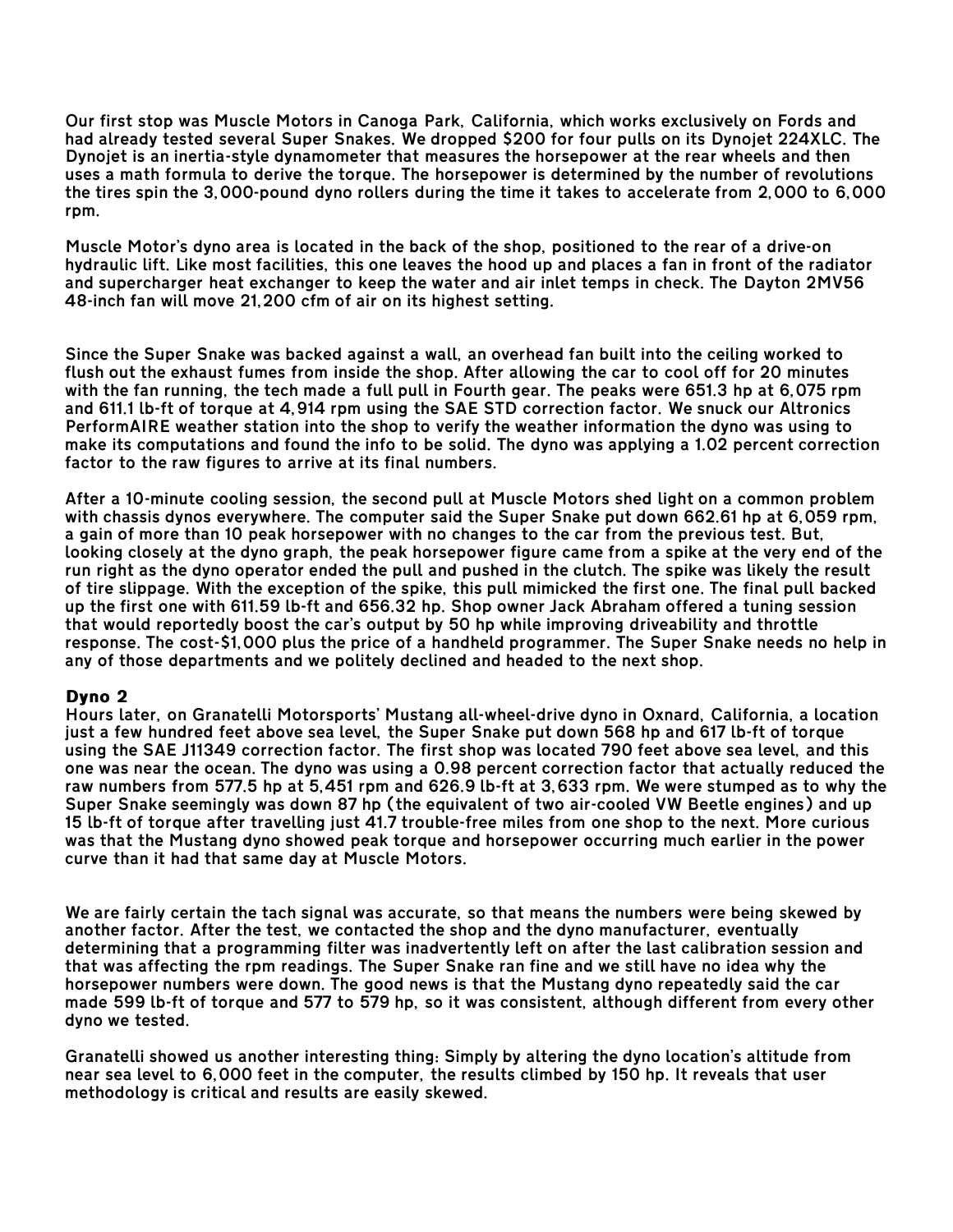## Dyno 3

It was pure luck that our next appointment was at another shop with a Dynojet . We hoped this test session would back up the first one the day before. At Superior Automotive in Anaheim, California, we found a large shop filled with an engine dyno, a machine shop, and a bunch of high-performance muscle cars. The chassis dyno area was generous in size, with large bay doors at each end. Superior ran the car with the hood open and not one, but two fans facing the grille area.

The first pull was aborted at 4,500 rpm when either the clutch or the rear tires began slipping-we aren't sure which, but you could clearly see the problem in the Dynojet WinPEP 7 software, which showed the engine rpm climbing disproportionately from the drum speed. That was a wasted pull.

The shop made three more tests, which was considered a baseline dyno session with no tuning involved. The cost was \$75, and had we only been interested in obtaining a peak number, it would have been a hell of a deal. But a problem reared its head when the Super Snake produced more power and torque on each successive test. Pull number two netted 564.40 lb-ft torque at 5,629 rpm and 638.77 hp at 6,070 rpm. After a seven-minute cooling session, the third pull generated even greater numbers, 585.3 lb-ft of torque at 5,368 rpm and 653.7 hp at 6,100 rpm. The Super Snake sat with the cooling fans blasting the radiator and heat exchanger for 12 more minutes before the fourth and final pull commenced, yielding 599.3 lb-ft of torque and 664.3 hp. The Snake was putting up bigger numbers every time a pull was made, but why?

The employee running the dyno said the car's computer was learning from each pull and that it was probably the first time the car had really been driven hard. But we had personally driven it very hard. It's a long shot, but perhaps it's because this dyno session required the shortest drive to get to, an 8 mile jaunt in bumper-to-bumper California traffic, which likely didn't give the rear differential, transmission, and engine oil enough time to adequately warm to operating temperature. Once at the shop, the car sat for almost an hour before testing commenced. The ambient temperature at this location was 10 degrees cooler than any other location we visited, and the car benefited from nearly twice the external cooling fan capacity as well, which certainly helped power production. Had we been running the test ourselves, we would have made several more pulls until we obtained repeatable numbers. As it was, the test was over and so we motored onto the next shop.

## Dyno 4

EDO Performance Tuning is a Huntington Beach, California, shop that specializes in parts sales and installation for popular import cars like the Nissan 350Z, Subaru Impreza and WRX, and Mitsubishi EVO. We picked this shop because it has a Dynapack all-wheel-drive dyno, which bolts right to the axle hubs instead of using tire rollers to measure the acceleration rate. The dyno is located at the back of the shop with the exhaust pointing out the bay door and with three small fans facing the car's grille.

We got four full pulls for \$125 and paid an additional \$20 to have an O2 sensor attached to one of the tailpipes to give us air/fuel data. The first pull was made within two hours of the last one at Superior Automotive. The shops are 10 miles apart. The Super Snake put up nearly identical torque numbers during all four pulls. The best was 569.4 lb-ft, and the rest were within 5 lb-ft. However, we saw radically different peak horsepower numbers as the data plots veered away from each other from 5,000 to 6,000 rpm. The first pull showed 602 at peak, while the second, which was made less than five minutes later, showed only 580 hp. The car sat for about 10 minutes before the third pull commenced and the Snake put up 598 hp, then a fourth run showed a dramatic drop to 561 hp.

So, how powerful is the car? Does it make 598 to 602 hp at the wheels or 561 to 580? Was the problem that the blower was heating up? This test session was not conclusive.

#### Dyno 5

Our last stop was to a familiar shop, Westech Performance Group in Mira Loma, California. The guys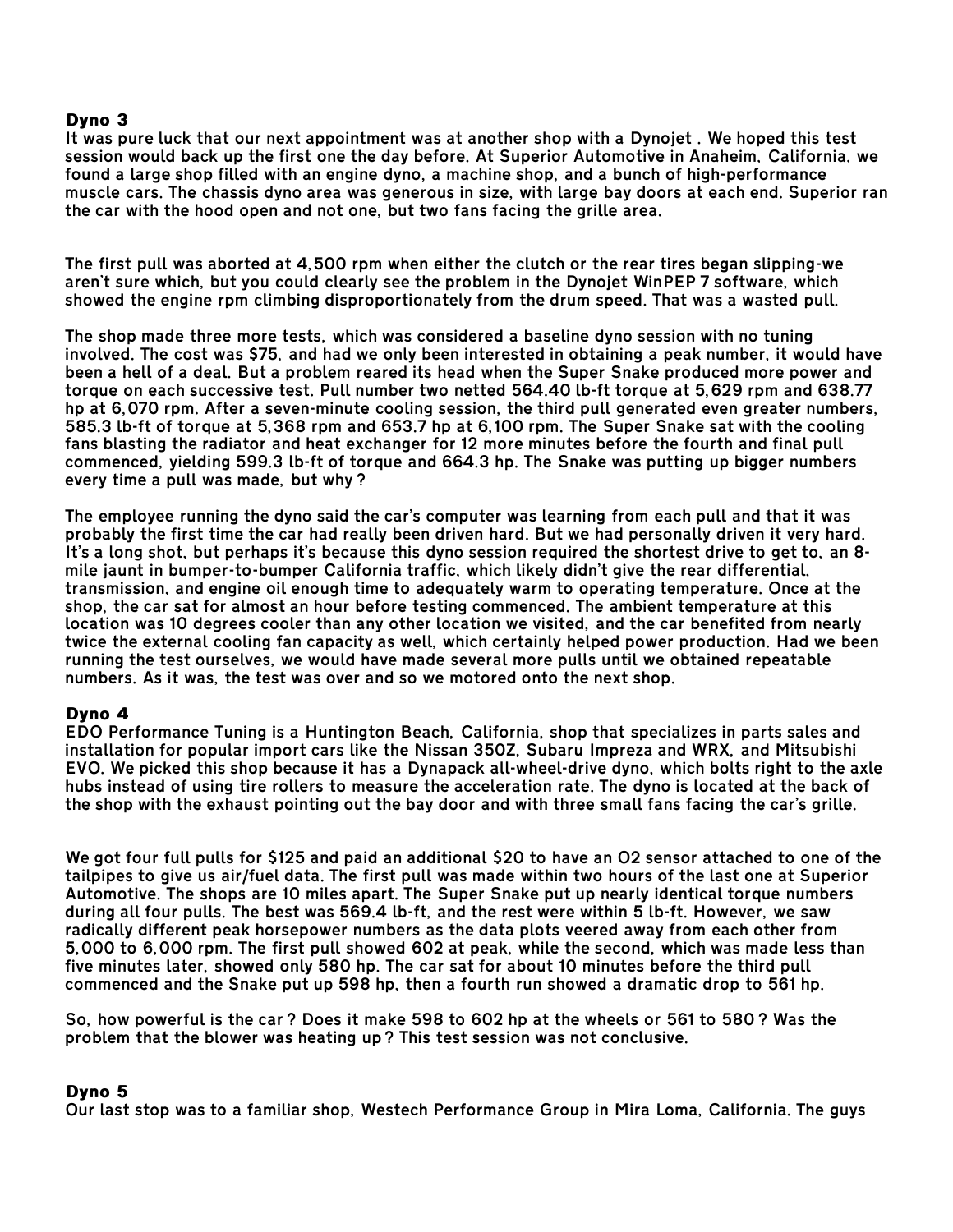there obviously knew Dad didn't buy the car, but we did not reveal exactly what we were doing. We wanted to add another dyno brand to the mix, and that was a SuperFlow AutoDyn 30 that can operate in inertia or eddy-current mode. The room is large, with the dyno built into the floor at the front of the shop. The car sat on the rollers with the exhaust directed outside and a large Dayton fan in front of the open hood. Westech prefers to "hot lap" the car on the dyno, making several runs within minutes of each other to simulate on-road performance.

The first pulled showed 624.4 hp at 5,944 rpm and 622.7 lb-ft of torque at 4,381 rpm using the SAE STD correction factor. The second and third pulls were right at 632 hp and 608 lb-ft, and since they repeated, the operator let the car sit twice as long before making another backup pull. That next pull showed the car picking up power, peaking at 638 hp and 641 lb-ft of torque. Since that was a new high, the operator immediately made another pull and heat soak knocked the power down, resulting in just 624 hp and 608 lb-ft of torque again. Satisfied with the numbers, that's where the test session ended and we were handed a bill for \$175.

The Super Snake put up six runs that were all within 14 peak horsepower of each other, and twice it repeated the peak number and average power numbers. This is good, usable data. Ignore the hero pull and focus on the others and there's only a 7hp difference among the other five.

## So How Do You Get Repeatable Results?

Every brand of dyno in this story can provide consistent test data. If you see big variances from pull to pull, you need to look for answers in one of three areas.

First, seek mechanical problems in the test procedure. For example, low tire pressure can affect chassis dyno results and must be consistent from test to test. The same is true for how tightly the car is ratchet-strapped to the rollers. If a shop tests with the hood open on one pull and closed on another, that can change output, as can being inconsistent with the cooling fan or the oil and water temps. Cars with automatic transmissions have a torque converter that is not a fixed coupling to the wheels, and especially in the case of drag race converters, they can lead to wonky results-even more so if the operator does not "drive" the car the same way each time.

Second, there could be input-data inconsistencies. Make sure the same data is in use every time you visit the dyno. Look for oddly out-of-range weather correction factors; they typically fall between 0.9 and 1.09. Also ask what weather correction factor is being used, as it varies from shop to shop. Some dynos plot the power numbers versus mph rather than rpm, but those with the preferred rpm curves need some way of reading engine speed. This could be through math (tire diameter versus gear ratiosvery difficult with an auto trans) or more likely through direct reading from the engine. The rpm could be read from a tach lead, a plug-wire inductive pickup, CAN output, or a strobe on the harmonic damper. Make sure the method is the same each time. Don't forget that torque and horsepower always cross at 5,252 rpm. If they don't, raise a red flag.

Finally, there can be mechanical problems with the car. To keep better tabs on this, many shops will supply data about air/fuel ratios, and you'd like to have that at the least. Big variances in air/fuel can change power (and hurt engines), as can air inlet temp. With the Roots-blown Super Snake, inlet temp changes in both directions likely led to many of the pull-to-pull inconsistencies we saw, but only one of the shops provided that data; they might have been able to had we asked. In the end, you don't care what the numbers say as long as you can get consistent results from test to test. Without that, you never know which way is up.

## Correcting the Correction Factor Confusion

Every shop we visited provided dyno data that showed horsepower and torque numbers altered with a weather correction factor. The raw power figures are multiplied by the correction factor, giving us the ability to adequately compare engines tested in varied conditions of temperature, pressure, and humidity. Because engines make more power at oxygen-rich sea level locations than they do atop the Rocky Mountains, or in dry and cool climates as opposed to hot and humid ones, it's necessary to have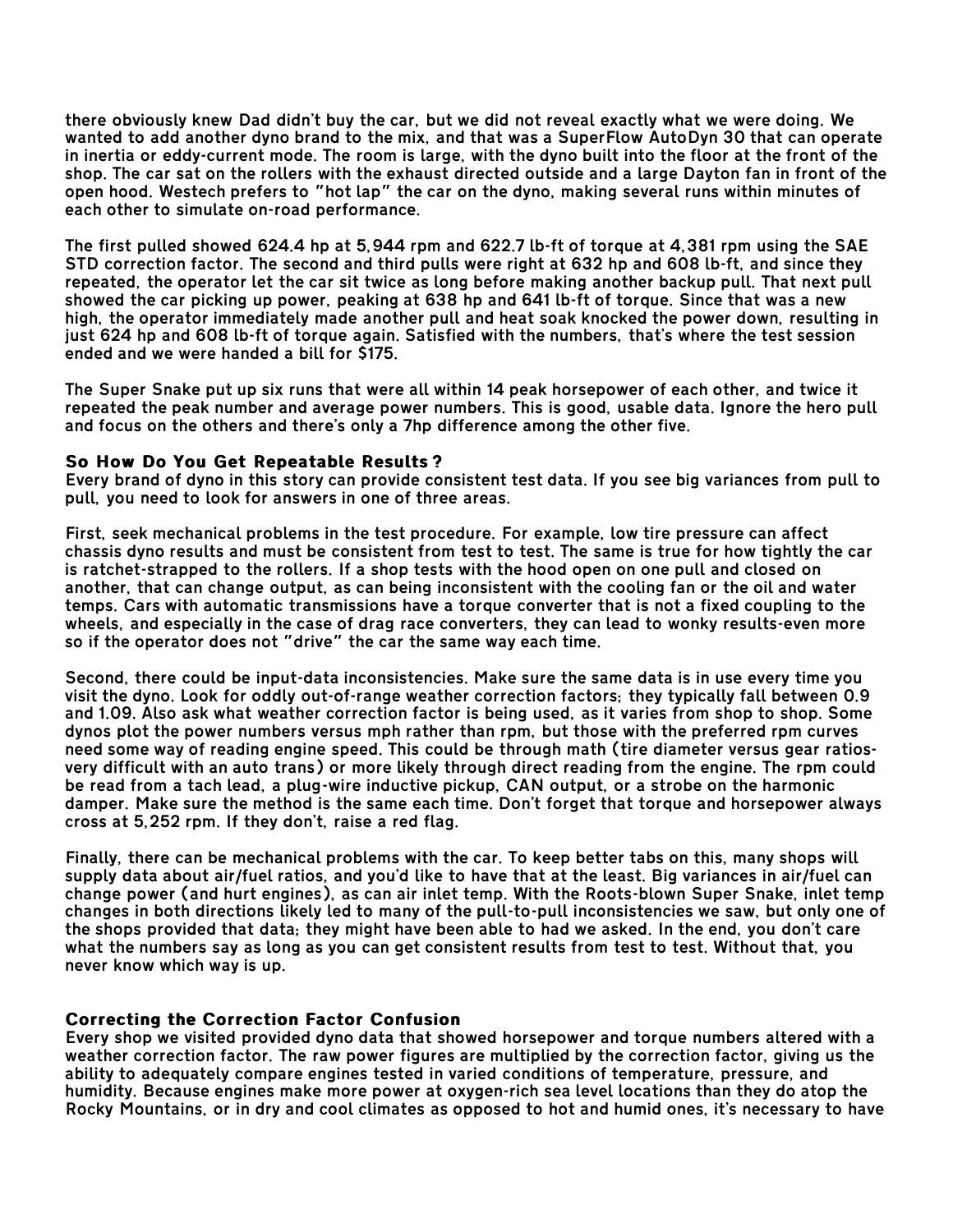a formula that takes into account these conditions to level the playing field between different dynos, or even different test days on the same dyno. The Society of Automotive Engineers developed several correction factors for dyno testing, and it's important that if you compare numbers from one dyno with the next that the factor be the same. Two of the dynos we tested used the SAE J1349 correction factor, which utilizes the following numbers for reference: 77 degrees Fahrenheit, 29.234 in-Hg barometric pressure, and zero percent humidity. The other three dynos used the SAE STD factor, which references 60 degrees Fahrenheit, 29.92 in-Hg, and zero percent humidity. Using the STD factor usually pushes the raw power numbers approximately 4 percent higher than the J1349. Keep in mind that weather correction factors do not change the rpm points at peak power.

| <b>LOCATION</b>                 | <b>DYNO</b>             | <b>TEMP</b> | <b>BAROMETER HUMIDITY</b> |       | <b>CORRECTION</b><br><b>FACTOR</b> |
|---------------------------------|-------------------------|-------------|---------------------------|-------|------------------------------------|
| <b>EDO</b><br>Performance       | Dynapack                | 73°F        | 30.6Hg                    | 30.3% | 1.015% SAE<br>J1349                |
| Granatelli<br>Motorsports       | Mustang                 | 71.6°F      | 29.8Hg                    | 45%   | 0.98% SAE<br><b>J1349</b>          |
| Muscle<br>Motors                | Dynojet                 |             | 72.0°F 29.2Hq             | 25%   | 1.02% SAE<br><b>STD</b>            |
| Superior<br>Automotive          | Dynojet                 |             | 63.0°F 30.0Hg             | 53%   | 0.99% SAE<br><b>STD</b>            |
| Westech<br>Performance<br>Group | SuperFlow 76.5°F 28.9HG |             |                           | 36.5% | 1.06% SAE<br><b>STD</b>            |

## Types of chassis dynos

Dynos can be categorized as either inertia, hydraulic, or electric. An inertia dyno can only do full-throttle acceleration runs, but the best load-bearing hydraulic and electric dynos can do step tests, constant-speed pulls, and even part-throttle testing so that full roadload simulations can be conducted right on the dyno.

Inertia Dyno: These extrapolate rear-wheel power output by analyzing the dyno drum's acceleration rate using a sophisticated accelerometer and computer software. A vehicle is placed on the dyno with its drive wheels sitting on heavy roller drums of known mass. The car is placed in gear and accelerated at wide-open throttle. It takes a certain amount of time and force for the tires to accelerate the rollers. The acceleration rate is directly proportional to how much power the tires place on the heavy roller to get it to rotate. Inertia dynos have the reputation for reading "high." Generally, with mainstream vehicles in the 3,500-pound class, they'll yield consistent results with minimal setup time. They may have trouble obtaining accurate results with extremely heavy or light vehicles. Turbocharged engines won't build boost as they do in the real world. Dynojet is the most common pure-inertia dyno (some of its newest models have an eddy-current option).

Hydraulic Dyno: Like most engine dynos, the hydraulic or water-brake chassis dyno relies on a constant speed brake or absorber coupled with a rotor with a rotating element and a stationary element. On most hydraulic chassis dynos, the tires turn rollers that in turn couple with the rotor. An exception is the Dynapack, where the load brake attaches directly to the axle, removing the tires and rollers from the equation. Either way, the rotor elements generate braking force using water or hydraulic fluid to absorb or match the powertrain output. Usually a strain gauge measures the torque reaction between the rotor's rotating element and a stationary element. Again, Dynapack is unique: Instead of a strain gauge, it measures the hydraulic fluid power required to hold a vehicle at a constant rpm. Potential hydraulic dyno problems are impeller lag when you snap open the